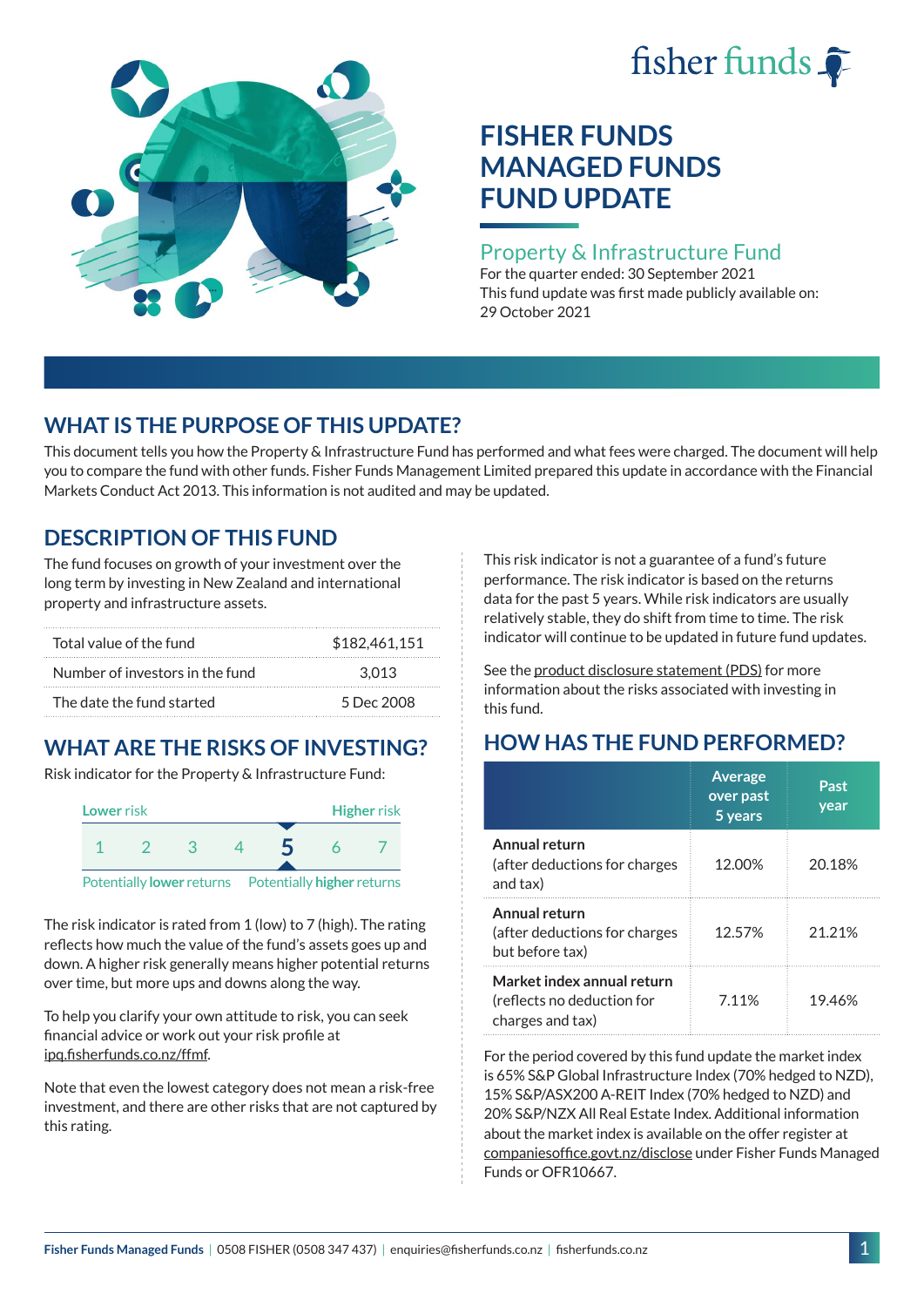## **ANNUAL RETURN GRAPH**



This shows the return after fund charges and tax for each of the last 10 years ending 31 March. The last bar shows the average annual return for the last 10 years, up to 30 September 2021.

**Important:** This does not tell you how the fund will perform in the future.

Returns in this update are after tax at the highest prescribed investor rate (PIR) of tax for an individual New Zealand resident. Your tax may be lower. The market index return<sup>2</sup> reflects no deduction for charges and tax.

#### **WHAT FEES ARE INVESTORS CHARGED?**

Investors in the Property & Infrastructure Fund are charged fund charges that include GST. In the year to 31 March 2021 these were:

|                                                       | % of net asset value |
|-------------------------------------------------------|----------------------|
| <b>Total fund charges</b>                             | 2 20%                |
| Which are made up of:                                 |                      |
| <b>Total management and</b><br>administration charges | 1.53%                |
| Inding:                                               |                      |
| Manager's basic fee                                   | 1 2 7 %              |
| Other management and<br>administration charges        | 0.26%                |
| Total performance-based fees <sup>1</sup>             | በ 67%                |

Small differences in fees and charges can have a big impact on your investment over the long term.

## **EXAMPLE OF HOW THIS APPLIES TO AN INVESTOR**

Katie had \$10,000 in the fund at the start of the year and did not make any further contributions. At the end of the year, Katie received a return after fund charges were deducted of \$2,018 (that is 20.18% of her initial \$10,000). Katie did not pay other charges. This gives Katie a total return after tax of \$2,018 for the year.

# **WHAT DOES THE FUND INVEST IN?**

#### **Actual investment mix**

This shows the types of assets that the fund invests in.



#### **Target investment mix**

This shows the mix of assets that the fund generally intends to invest in.